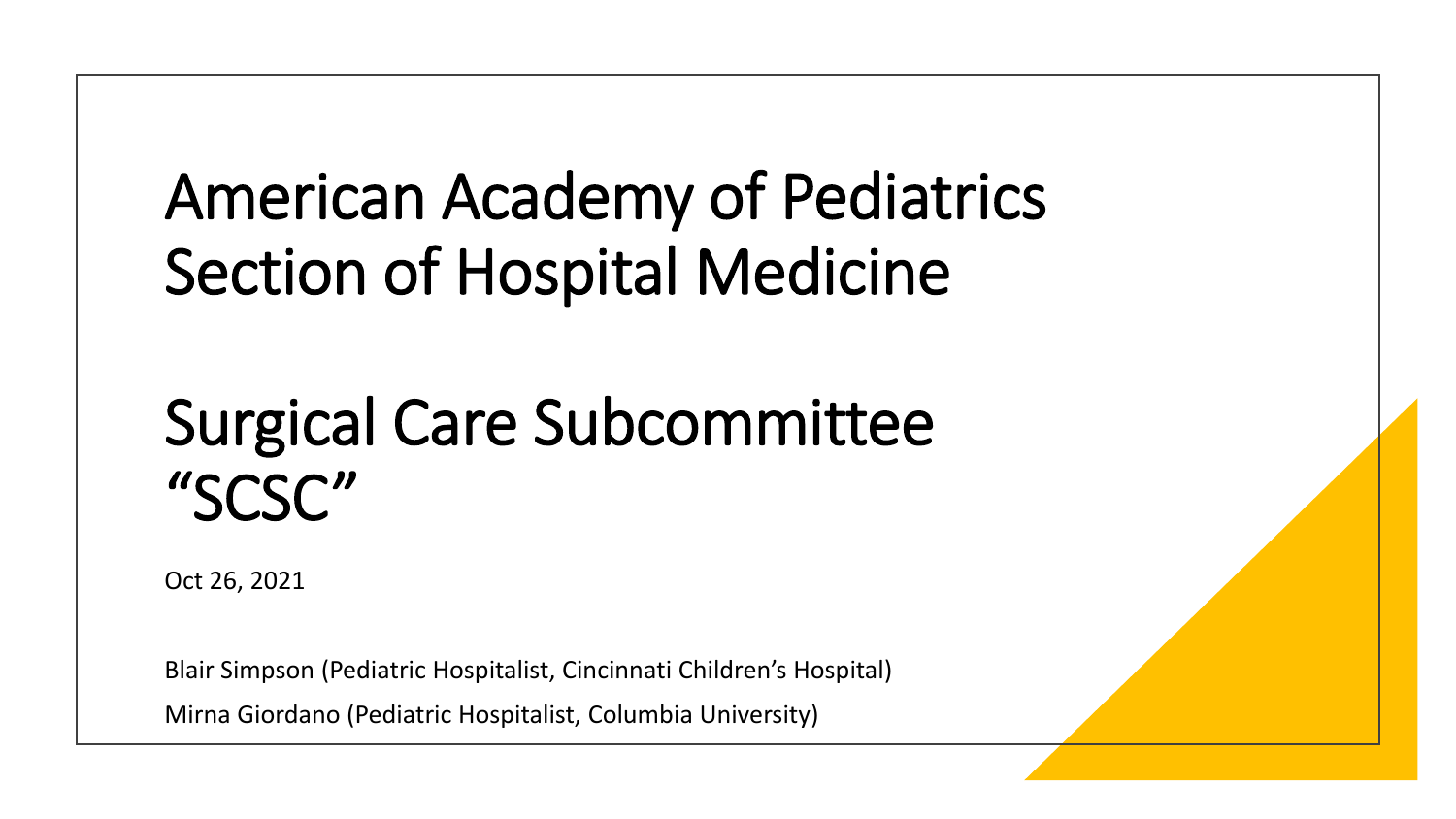# Agenda

- Welcome & Introductions
- Review SCSC Mission & Goals
- Comments from the Chair of the AAP's Section of Hospital Medicine (SOHM)
- Shape SCSC's Goals & Future **Direction** 
	- 1-2 years
	- 3-5 years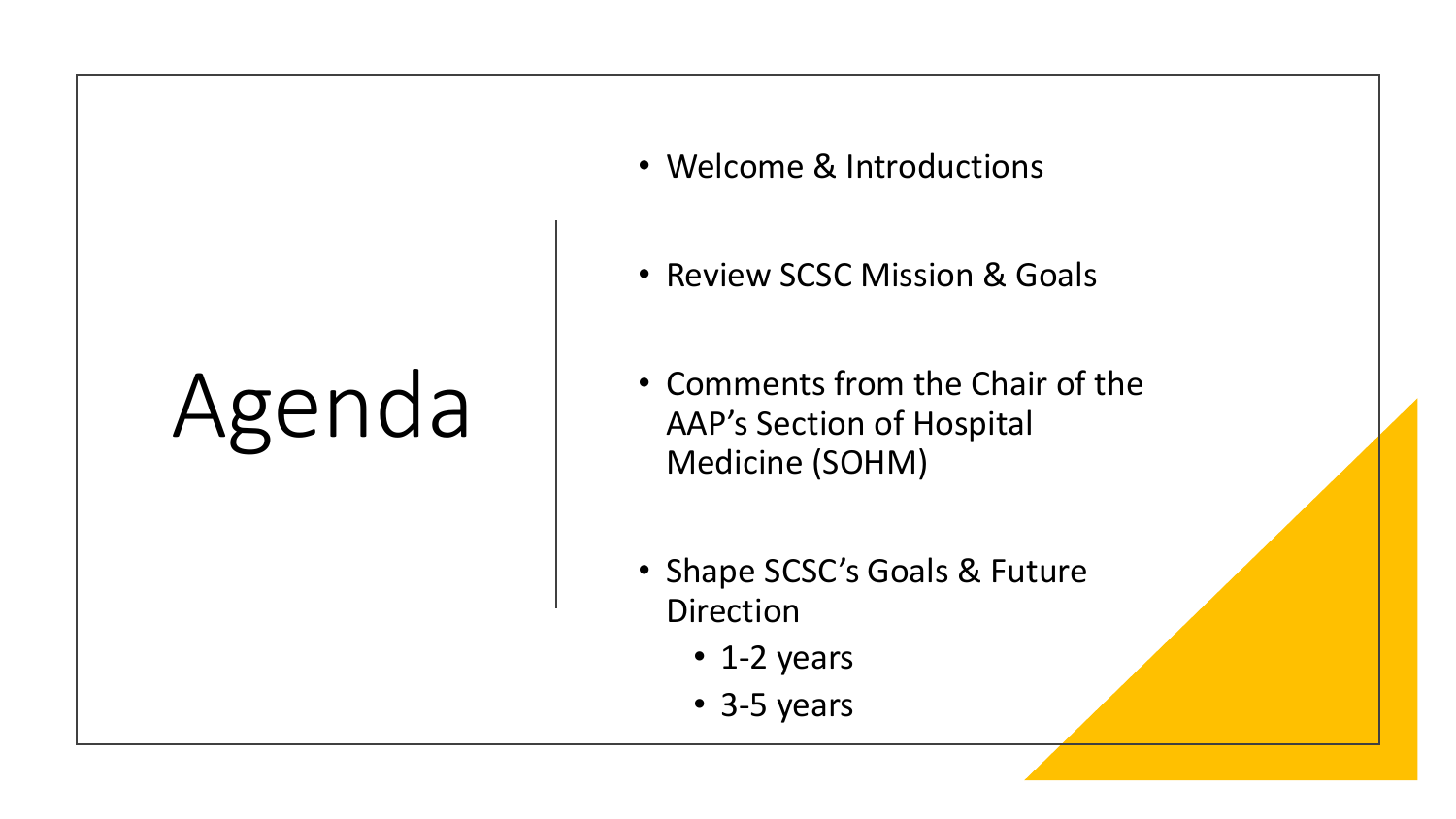Welcome New & Experienced Members!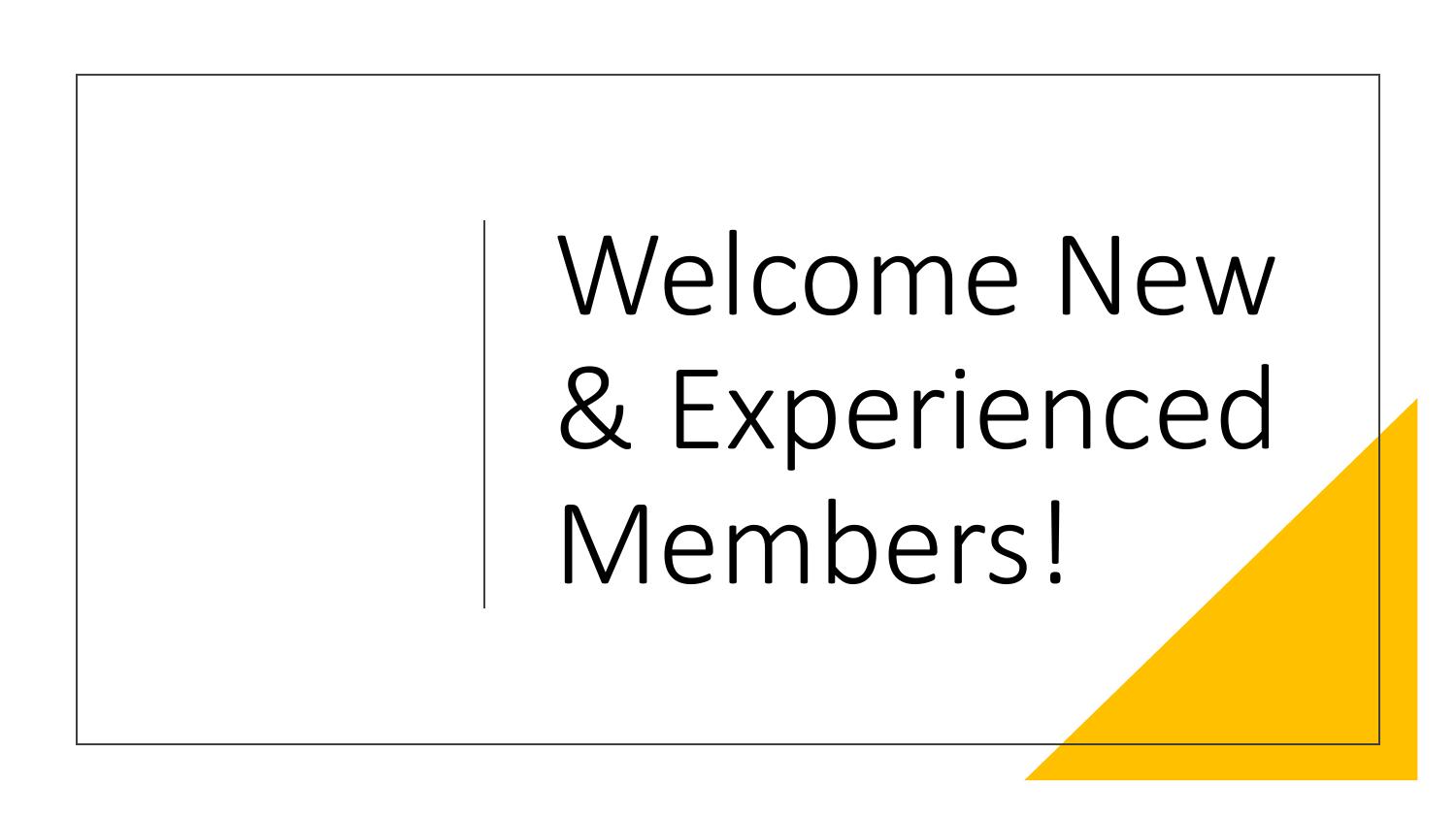

### Welcome, Mirna Giordano, M.D.

- Associate Professor, Columbia University Medical Center
- Comanaged pediatric surgical patients her entire career
- Research focus: Opioid-sparing multimodal analgesia for postoperative patients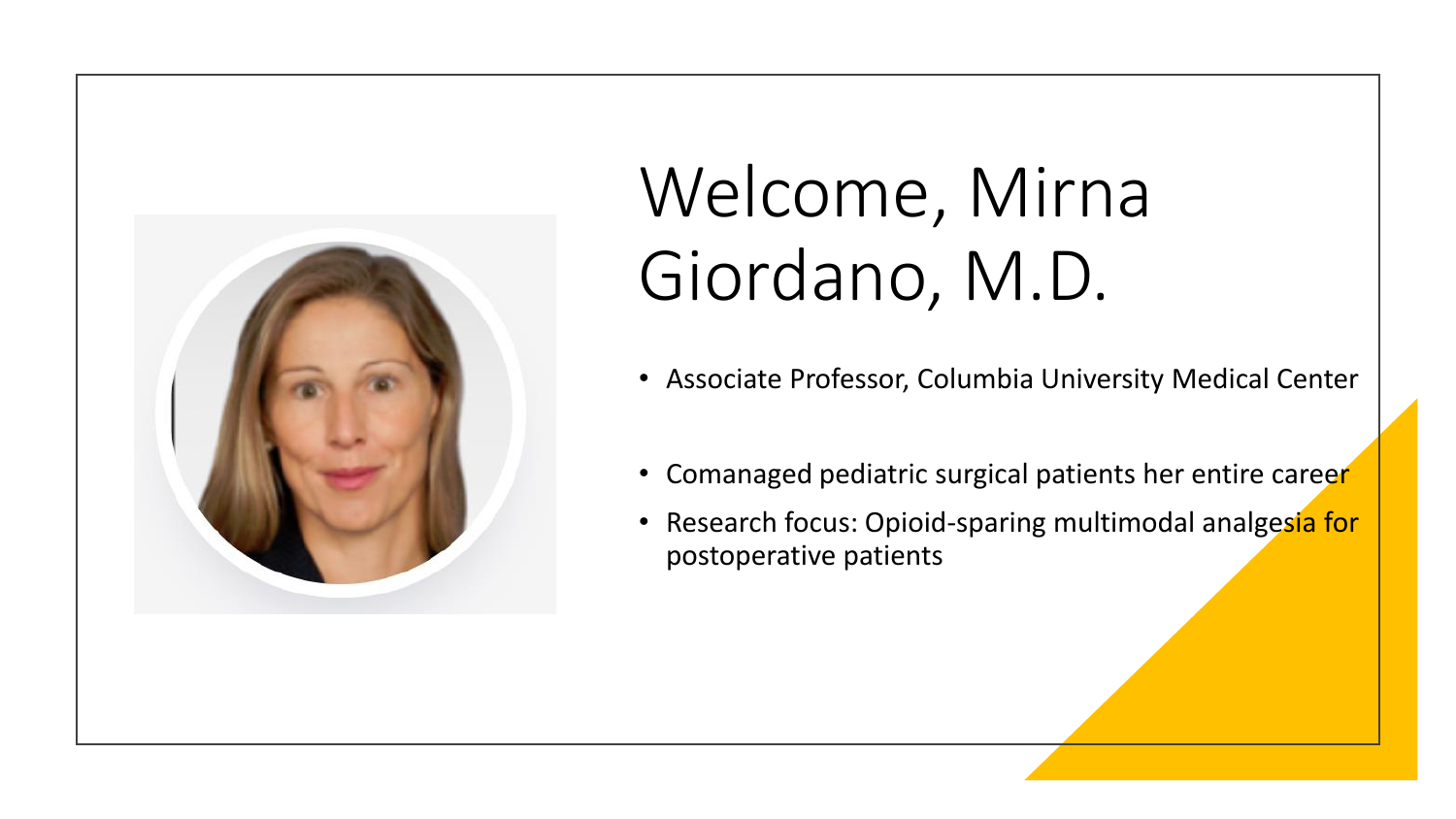## Mission

 $\triangleright$  To advocate for high quality care, outcomes, and research for surgical patients cared for by pediatric hospitalists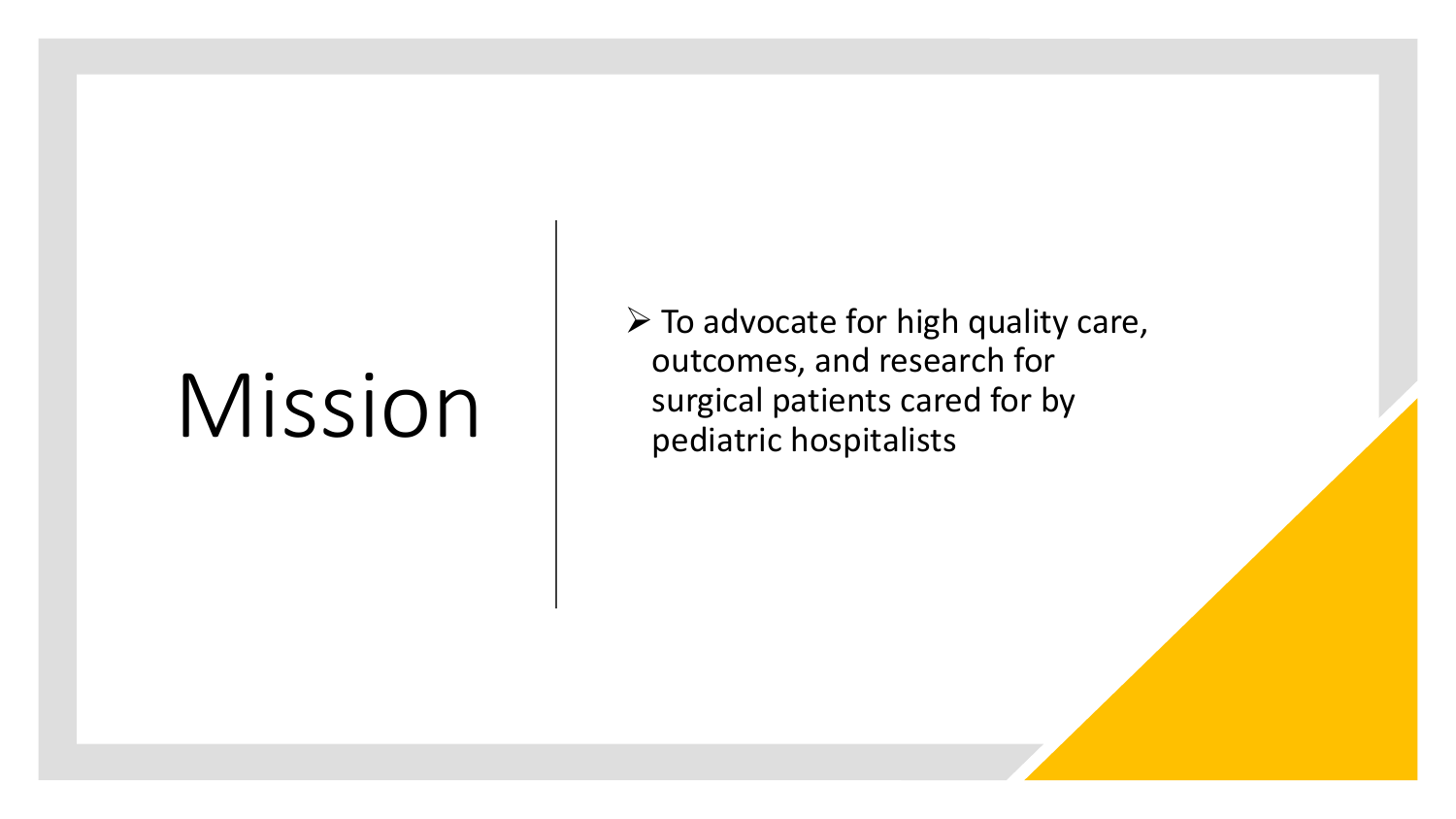# Goals

- Maintain a **supportive network** of Pediatric Hospitalists (PH) caring for surgical patients
- **Advance collaboration** with our hospitalist, surgical, and other partners to inform the care of surgical patients
- Develop and Share:
	- **Best practices** in medical care of surgical patients
	- **Training and educational materials** for PH and trainees in the medical care of surgical patients
	- **Standard outcome measures** to evaluate quality and value for programs with PH caring for surgical patients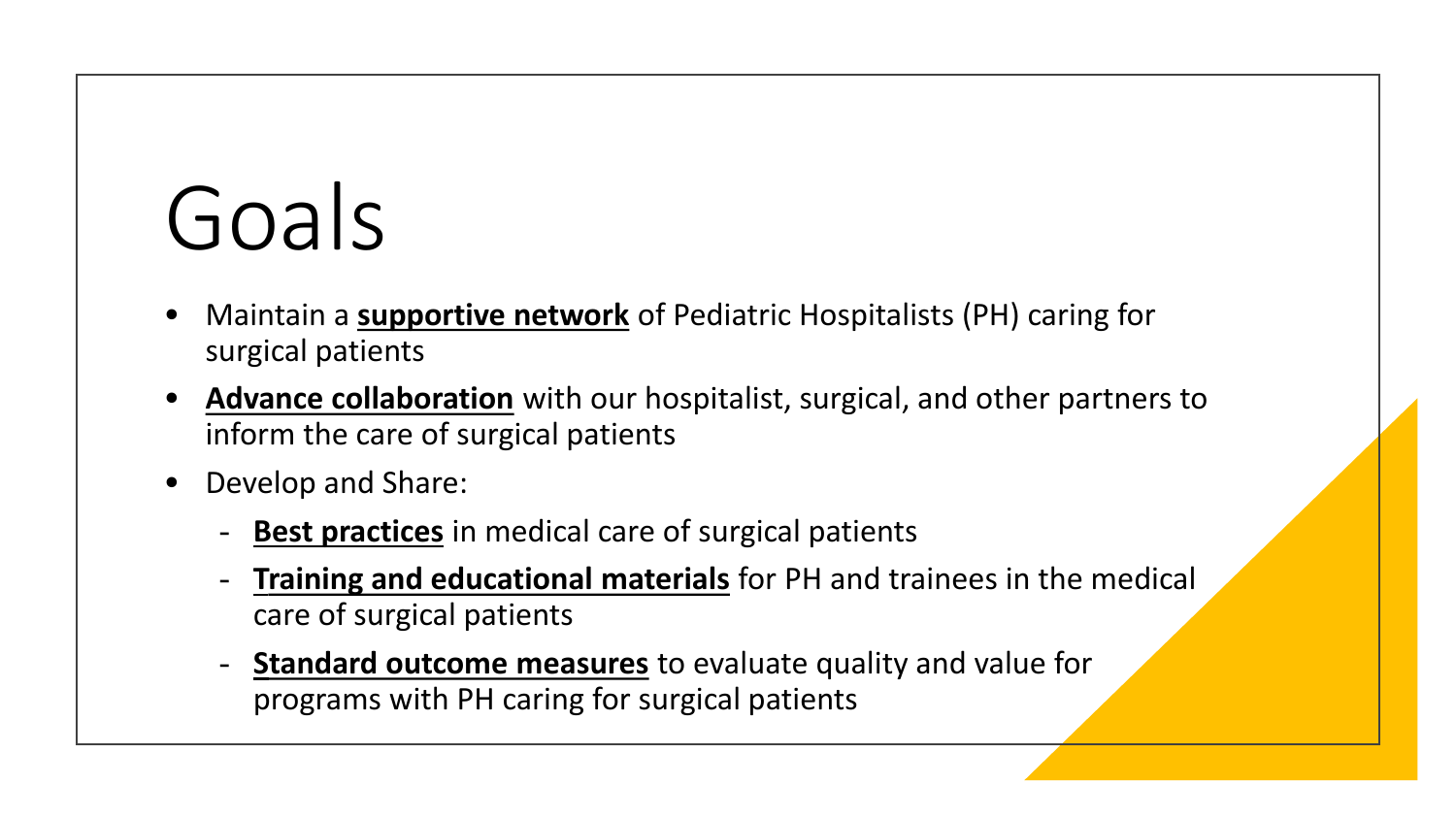

- The Importance of Subcommittee **Work**
- SOHM opportunities

### SOHM Chair-elect: Geeta Singhal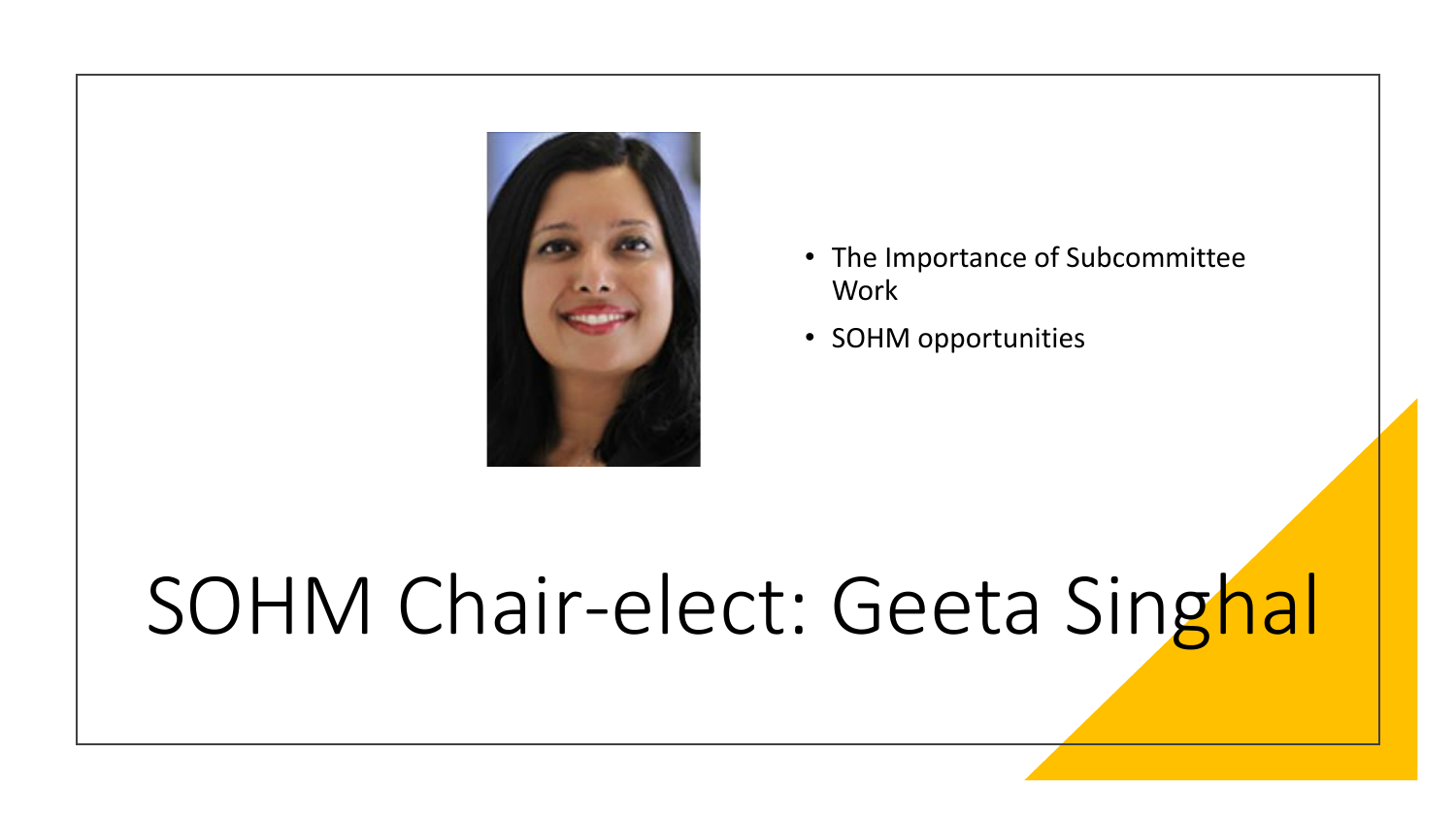# Supportive Network / Collaboration

- AAP SCSC listerv  $\rightarrow$  coming soon, stay tuned!
- Increase meeting / group participation and involvement
	- APP's, Fellows, Residents
	- AAP Section on Surgery?
- Individual expertise groups: billing, comanagement agreement, leveraging subspecialists, outcome reporting / sharing, APPs
- Increase meeting frequency? (break out rooms)
- Website what's helpful? What's not?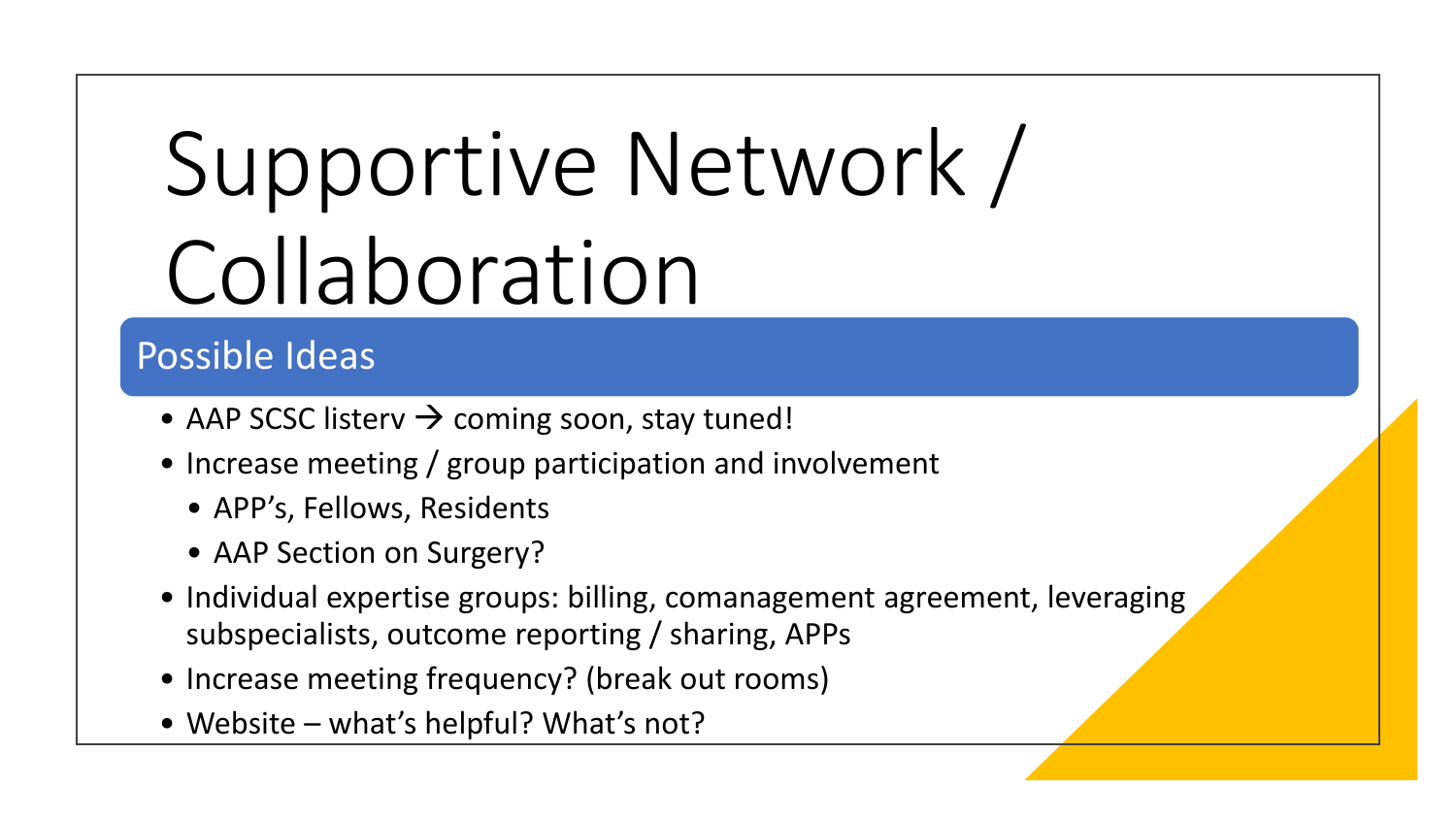## Best Practices

- Increase scholarly productivity?
	- PHM, PAS, SHM, AAP Annual Conferences
- Literature search every 4-6 months to share with group / add to website?
- Journal Club?
	- [Project ECHO® educational format \(https://www.ahrq.gov/patient-safety/resources/project](https://www.ahrq.gov/patient-safety/resources/project-echo/index.html)echo/index.html)
- CME Webinars?
- Complex patients and use of complexity scores
- Possibly edit / re-submit updated clinical comanagement policy to AAP??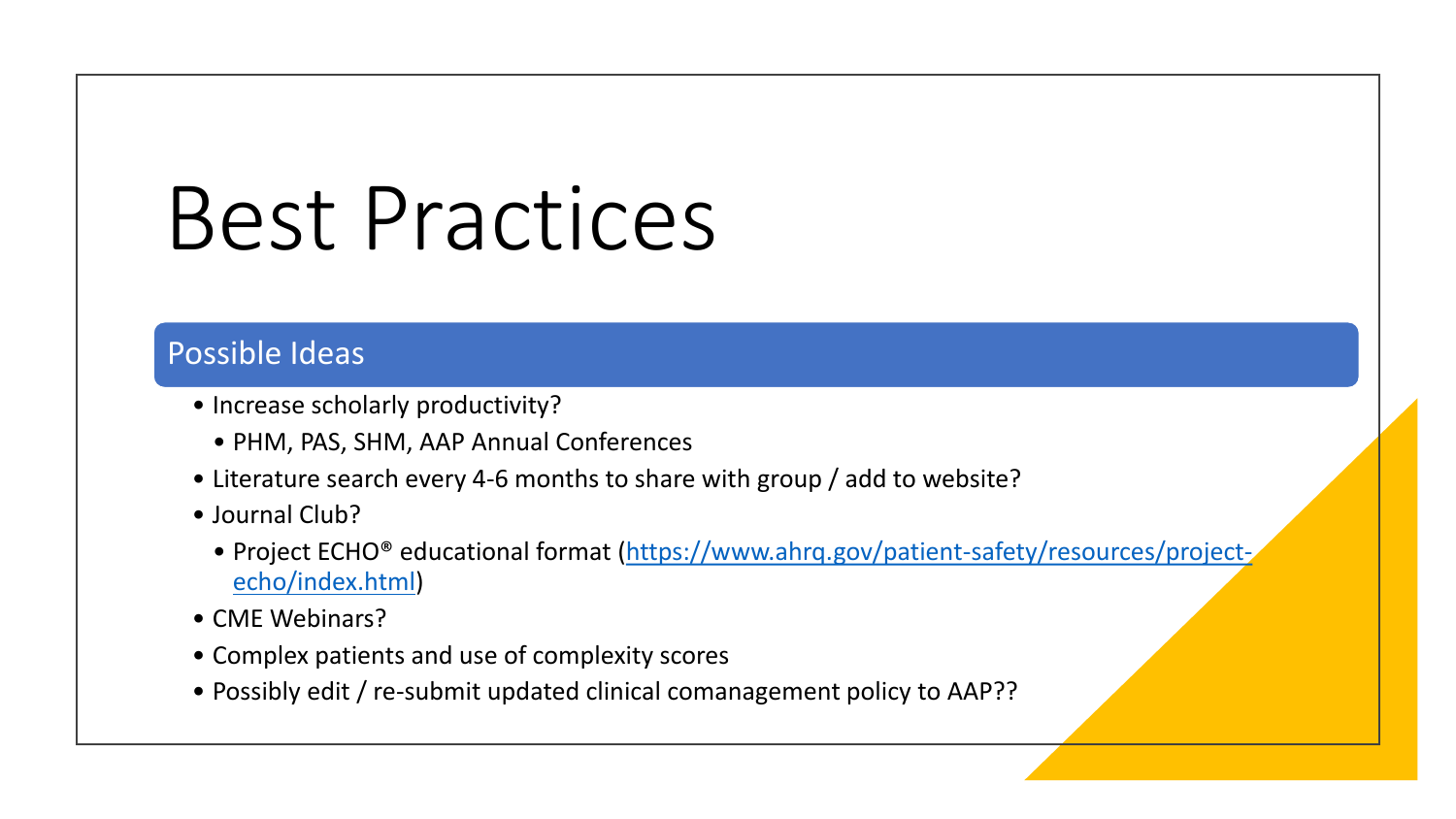# Training & Educational Materials

- Curriculum building?
	- Pain / Irritability
	- PHM Core Competencies
	- Most common surgeries clinical care expectations
- Postop Medical Education Module [next slide]
- 2023 Pre-PHM Course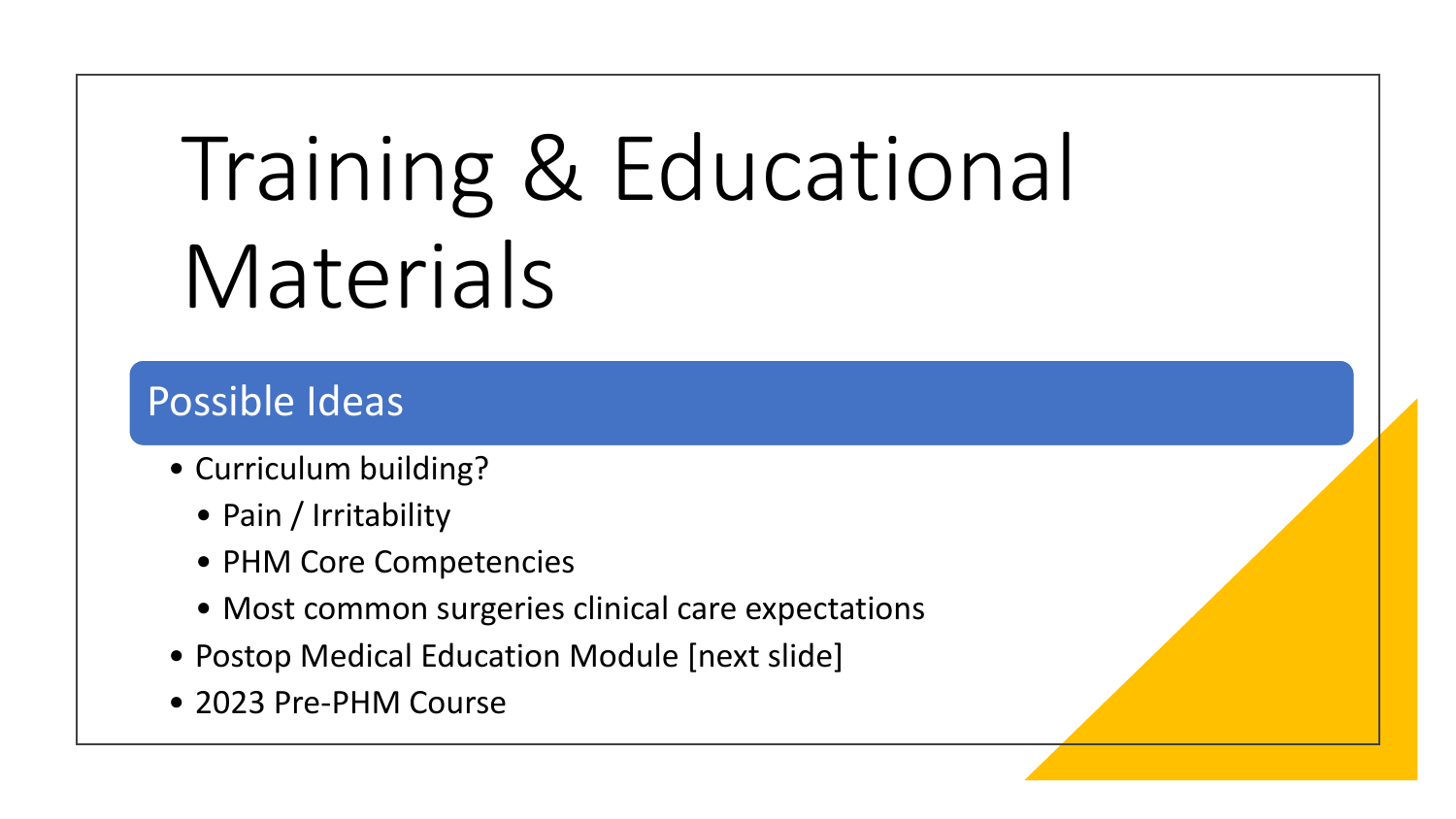### Module for Postop Hip / Spine Management

### Jay Berry

- Chief, Complex Care, Boston Children's Hospital
- International Committee on Perioperative Care for Children with Medical Complexity
- Lead Author, Deciding on and preparing for major musculoskeletal surgery in children with medical complexity, OPENPediatrics online module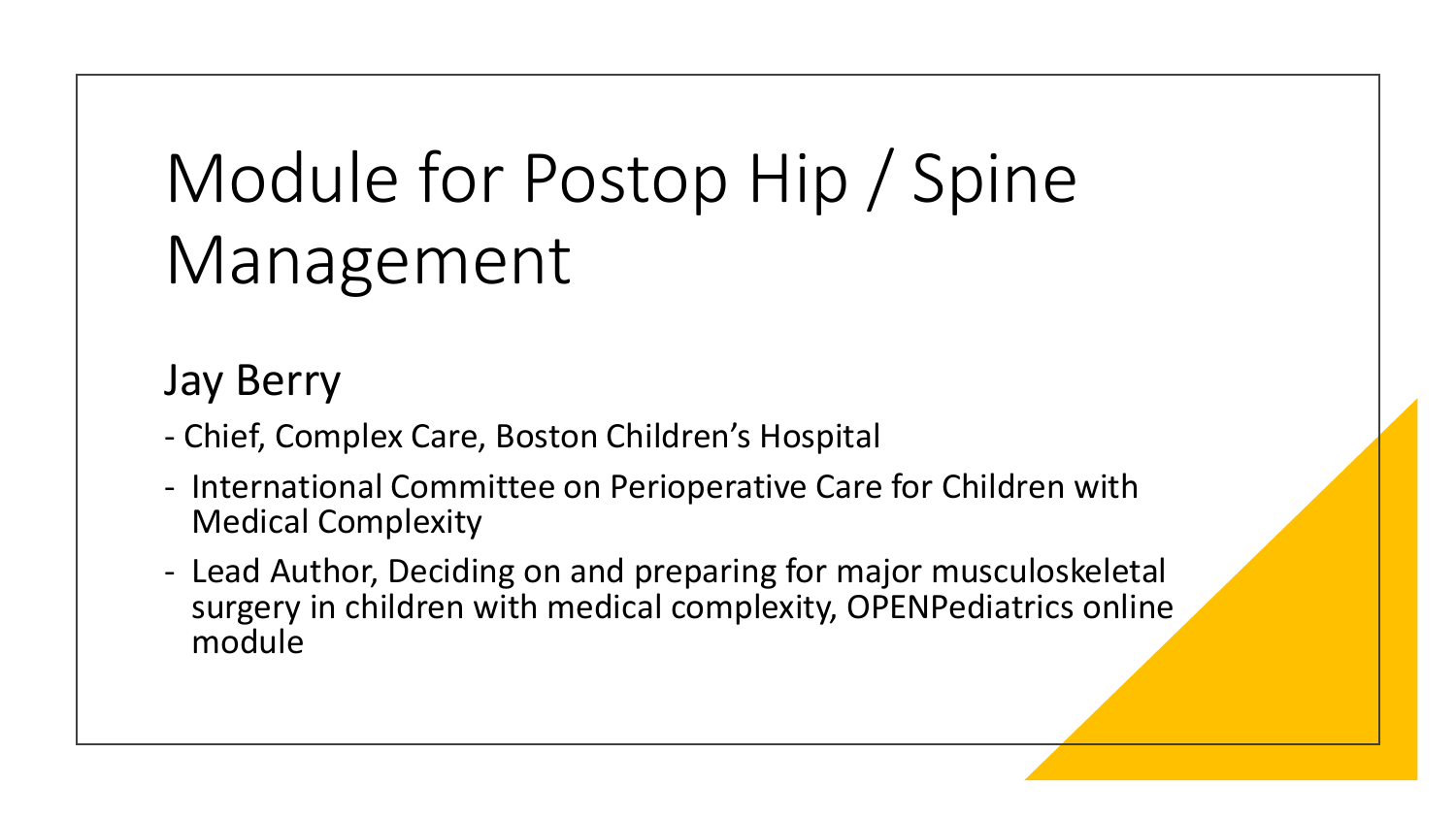# Standard Outcome Measures

- Build microcosms of collaboration
- Collaborate with ACS (Amer College of Surgeons) CSV (Children's Surgery Verification)?
	- Opioid stewardship?
	- Antibiotic stewardship?
	- Other surgical outcomes?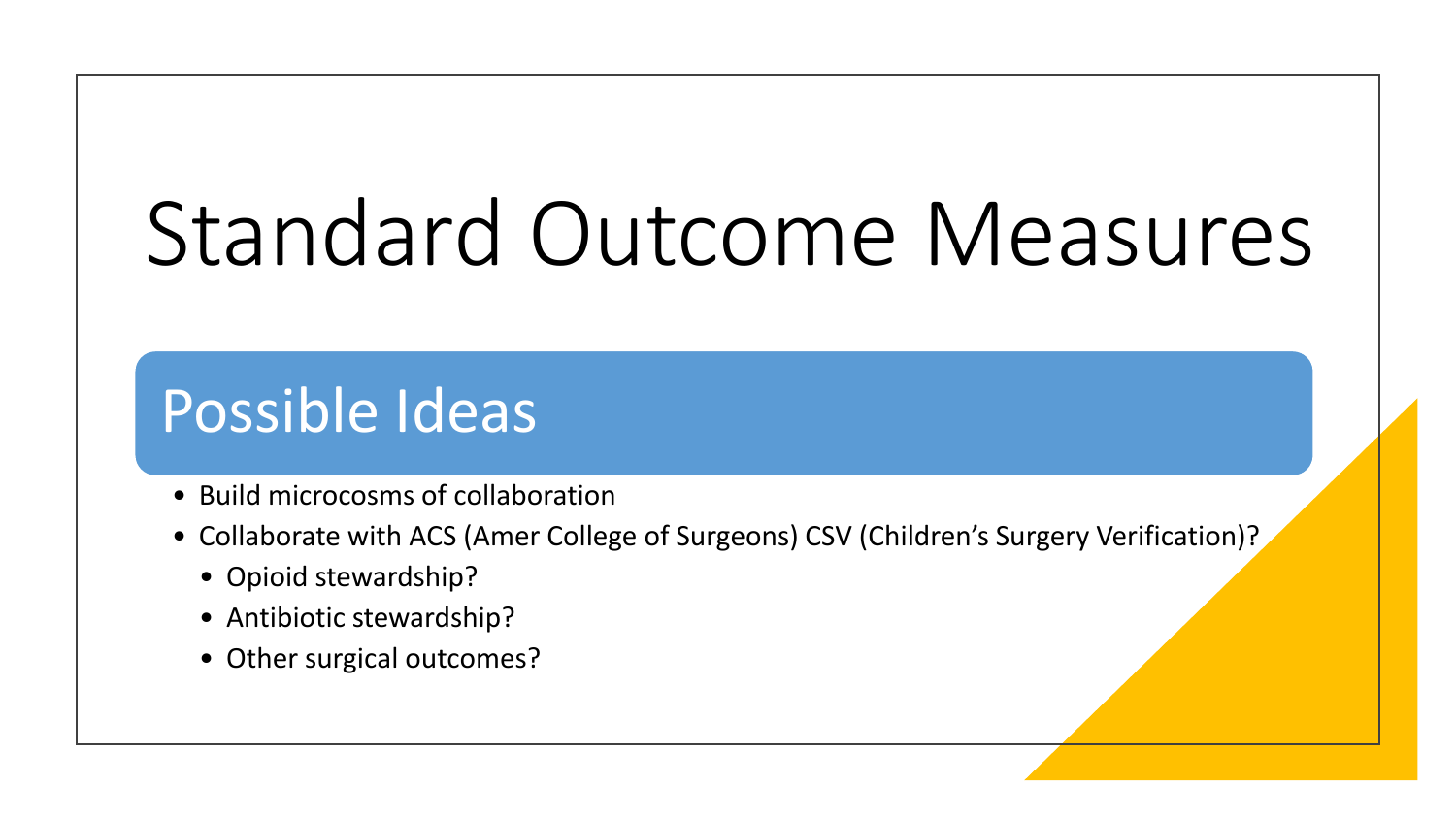# Other Ideas / Goals for SCSC?